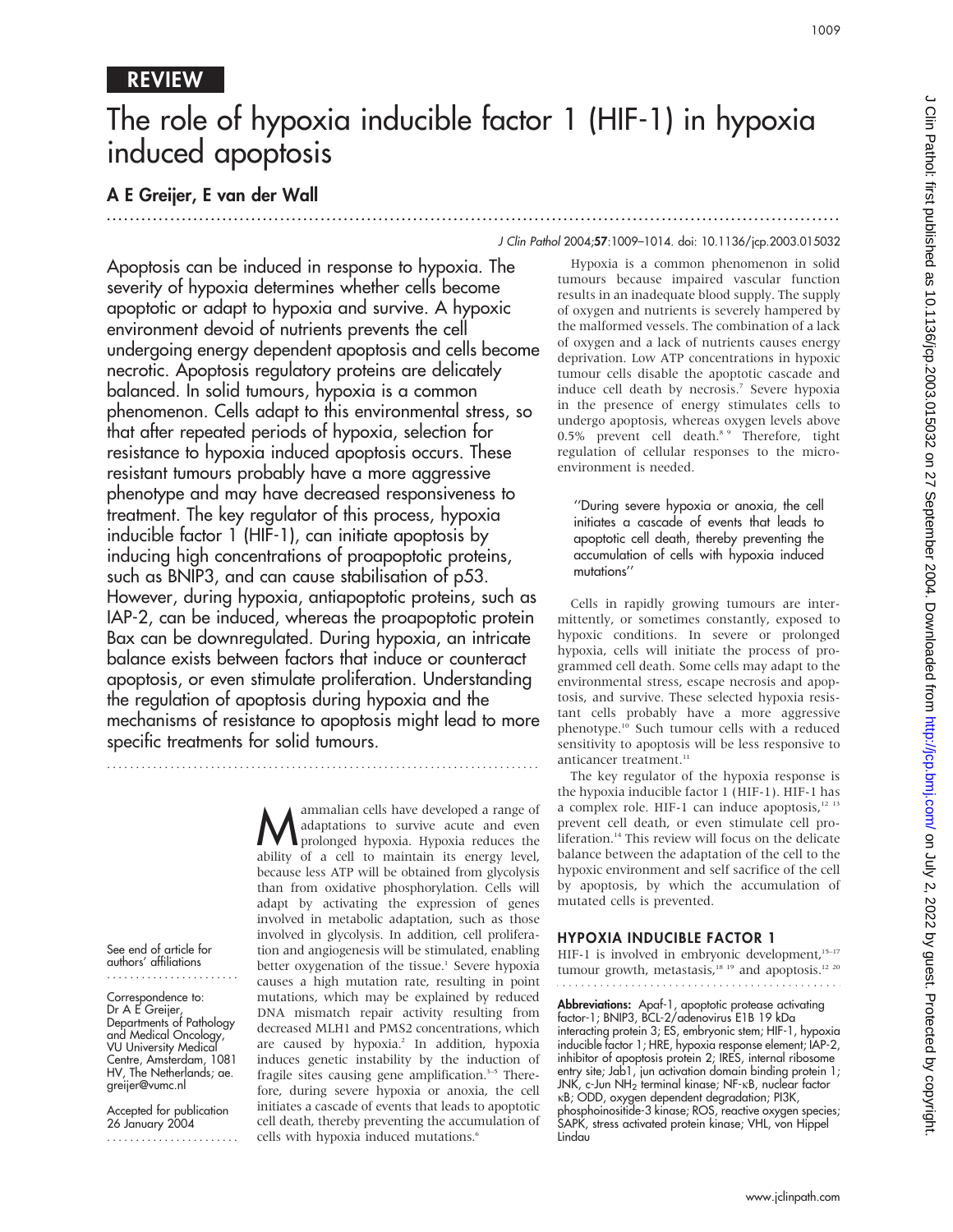HIF-1 is a heterodimer composed of the rate limiting factor HIF1 $\alpha$  and the constitutively expressed HIF-1 $\beta$ .<sup>21</sup> HIF-1 $\beta$  is also called the aryl hydrocarbon receptor nuclear translocator. It heterodimerises with several other factors, such as the Ahr transcription factor.<sup>22</sup> HIF-1 $\alpha$  is induced by hypoxia, and also by oncogenes, such as HER-2/neu, v-src, and ras, as reviewed by Semenza.23 The induction of HIF-1 by hypoxia takes place at the protein level, because HIF-1a mRNA expression remains unchanged. During normoxia, HIF-1a protein is expressed but is unstable. Rapid degradation of HIF-1 by the proteasome results from its ubiquitination by the product of the Von Hippel Lindau tumour suppressor gene (VHL). In patients with loss of the VHL gene, HIF-1a and HIF-1 dependent genes, such as angiogenesis factors, are also expressed during normoxia.<sup>24</sup> Vascular tumours are often seen in these patients, who suffer from the von Hippel Lindau syndrome. The binding of HIF-1 $\alpha$  to pVHL requires a modification of HIF-1a by proline hydroxylases in the oxygen dependent degradation domain (ODD) within the HIF-1a protein.25–27 These enzymes are oxygen dependent and therefore HIF-1a cannot be hydroxylated during hypoxia. In those circumstances,  $HIF-I\alpha$  accumulates and is translocated to the nucleus. Here it binds to HIF-1 $\beta$  to form the active transcription factor HIF-1.

Stabilisation of HIF-1 $\alpha$  by the ODD domain is not only caused by prolyl hydroxylases. HIF-1a becomes unstable when bound to  $p53.^{28}$  Jab1 (jun activation domain binding protein 1) directly interferes with the HIF-1a-p53 complex and leads to stabilisation of the HIF-1 $\alpha$  protein during hypoxia.<sup>29</sup>

In addition to it regulation by stabilisation,  $HIF-I\alpha$  is also regulated at the translational level. Recently, internal ribosome entry site (IRES) sequences were detected in the promoters of various hypoxia inducible genes, such as VEGF and HIF-1.<sup>30 31</sup> During hypoxia, the translation of classic cap dependent mRNA transcription is reduced, and only mRNA containing an IRES sequence will be translated. To become active, HIF-1 $\alpha$  complexes with HIF-1 $\beta$ . The HIF-1 complex can bind to hypoxia response element (HRE;  $5'$ -RCGTG-3') sequences in the promoter of HIF-1 target genes to initiate gene expression.<sup>32</sup> Many genes regulated by HIF-1 $\alpha$  are involved in several adaptive pathways including metabolism, angiogenesis, and survival to overcome hypoxic stress.<sup>1</sup> However, in the presence of different environmental factors HIF-1 is involved in apoptosis.<sup>33</sup>

### APOPTOSIS

Cells encountering environmental stress can undergo apoptosis. The characteristics of apoptosis are chromatin condensation, membrane blebbing, phosphatidylserine exposure on the cell surface, cytoplasmic shrinkage, the formation of apoptotic bodies, and DNA fragmentation.<sup>34</sup> Apoptosis is an energy dependent process, in contrast to necrosis, which also occurs in the absence of ATP.<sup>35</sup> Apoptosis is regulated by a cascade of proteins called caspases. Caspases are the apoptosis executor proteins and are present as pro-forms in all cells. After cleavage, caspases become active and initiate pathways leading to apoptosis.

The signalling pathway leading to programmed cell death is fine tuned by positive and negative regulators, and a tight balance between these factors decides whether the cell undergoes apoptosis or survives. Proteins that can shift the balance towards survival are the antiapoptotic proteins Bcl-2 and Bcl-xL, whereas the proapoptotic proteins Bax, Bad, Bak, and Bid induce programmed cell death.<sup>36</sup>

''Apoptosis is regulated by a cascade of proteins called caspases''

An important regulator of apoptosis after DNA damage is the p53 protein. After DNA damage, p53 can induce the Bax and Bak proteins, which regulate the release of cytochrome C from the mitochondria, thereby initiating the cascade leading to apoptosis.<sup>37</sup>

After the induction of apoptosis by hypoxia, cytochrome C is released into the cytoplasm (fig 1). Cytochrome C binds to the apoptotic protease activating factor 1 (Apaf-1).<sup>38</sup> Apaf-1 activates caspase 9, which in turn cleaves caspases 3 and 6,38 39 leading to cell death.

In addition to intrinsic apoptotic pathways, extrinsic pathways have been identified that can initiate and execute the cell death process. Apoptosis by extrinsic pathways is initiated by death ligands, such as the Fas ligand or tumour necrosis factor  $\alpha_r^{40}$  leading finally to the activation of caspase 8 and caspase 3.41

## HYPOXIA AND APOPTOSIS

Hypoxia can induce apoptosis by causing hyperpermeability of the inner mitochondrial membrane, which leads to the release of cytochrome C (fig 1). The most direct induction of hypoxia induced apoptosis is the inhibition of the electron transport chain at the inner membrane of the mitochondria (fig 1). The lack of oxygen inhibits the transport of protons and thereby causes a decrease in the membrane potential. The reduction of mitochondrial derived ATP causes activation of Bax or Bak, leading to cytochrome C release into the cytosol.7 Hence, fibroblasts of mice lacking Bax and Bak genes are resistant to oxygen deprivation induced apoptosis.<sup>35</sup> In addition to energy deprivation, radical formation, in particular reactive oxygen species (ROS) generation, contributes to hypoxia induced apoptosis. It has been reported that the activation cascade resulting from ROS in human neuroblastoma cells is different from classic mitochondrial mediated apoptosis. In this case, the initiator caspase 9 is cleaved directly to the active form by caspases 3 and 12, without the involvement of cytochrome C in response to hypoxia.42 It is only after cleavage of caspase 9 that mitochondrial permeability is increased, which then results in the activation of Apaf-1.43

A third mechanism by which hypoxia can induce apoptosis is the activation of c-Jun  $NH_2$ -terminal kinase (JNK), also termed stress activated protein kinase (SAPK). This mechanism has been reported in melanoma cells. JNK/SAPK is involved in the process of apoptosis,<sup>44</sup> because dominant negative mutants of JNK/SAPK inhibited hypoxia induced apoptosis. Wild-type JNK/SAPK had a slight proapoptotic effect. Inhibiting JNK/SAPK at normoxia had no effect on apoptosis.<sup>45</sup>

In contrast to the proapoptotic effects of hypoxia, cells can become resistant to apoptosis during hypoxia. Dong et al showed that cells treated with a strong apoptosis inducer, staurosporine, were less sensitive to apoptosis in severe hypoxia (near 0% oxygen) than when oxygen levels are normal.46 Death resistance of hypoxic cells takes place on at least two levels: in the mitochondria and in the cytosol. In staurosporine treated cells, translocation of the proapoptotic protein Bax to the mitochondria was suppressed during hypoxia. Accumulation of Bax in the mitochondria caused the release of cytochrome C into the cytosol, which was strongly reduced in the hypoxic environment. This prohibited the cascade leading to cell death. Bax translocation was suppressed as a result of increased concentrations of the inhibitor of apoptosis protein 2 (IAP-2). Resistance to apoptosis was strongly abolished by decreased availability of IAP-2 caused by immunodepletion. IAP-2, together with the factors that prevent Bak translocation and preserve mitochondrial integrity, may facilitate cell survival during hypoxia.46 Increased IAP-2 expression is induced by the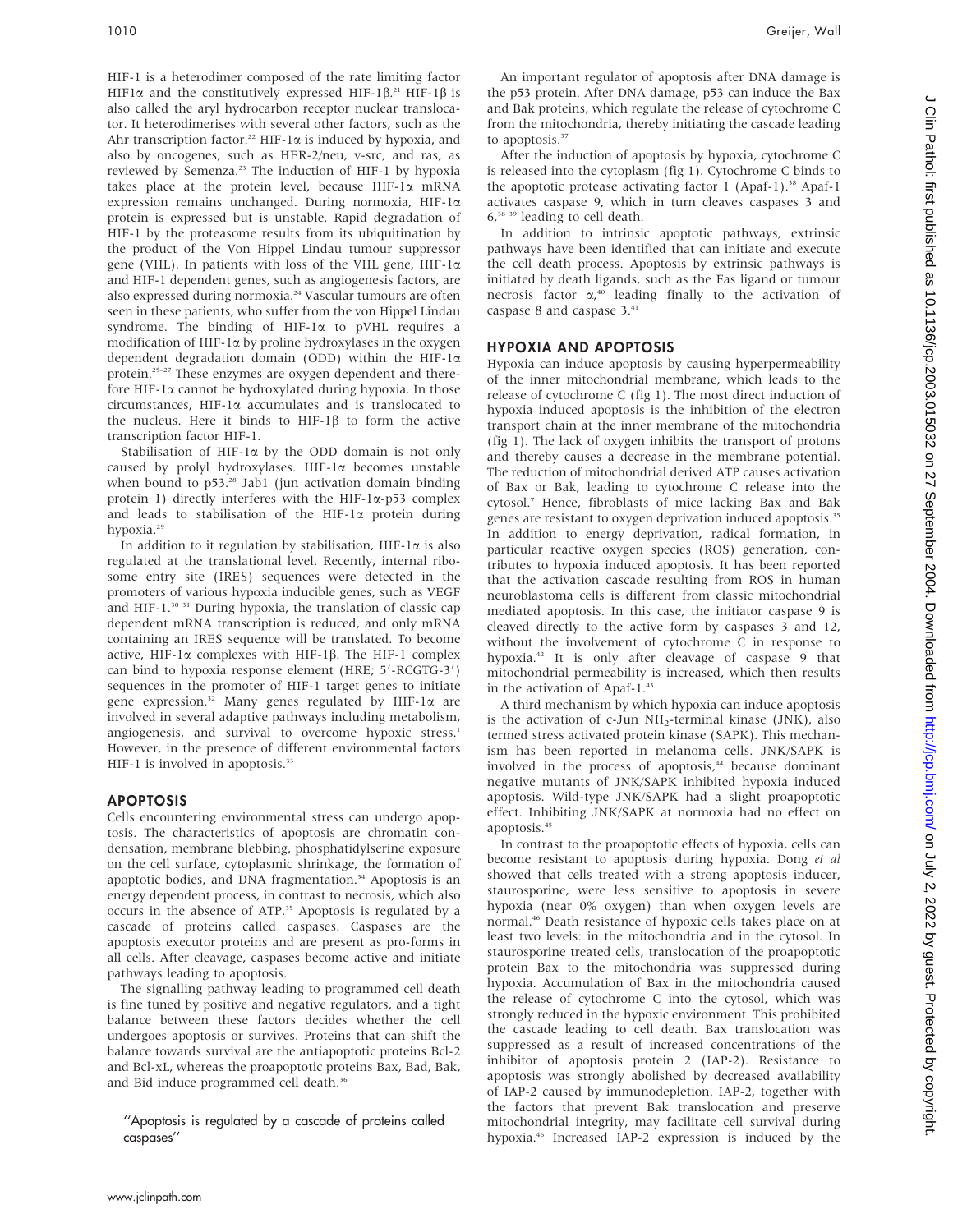

involvement of HIF-1a is depicted in these pathways. The solid lines indicate a direct interaction, the dashed line an indirect interaction. Apaf-1, apoptotic protease activating factor-1; BNIP3, BCL-2/adenovirus E1B 19 kDa interacting protein 3; HIF-1, hypoxia inducible factor 1; IAP-2, inhibitor of apoptosis protein 2; JNK, c-Jun NH2 terminal kinase; SAPK, stress activated protein kinase.

hypoxia induced transcription factor nuclear factor kB (NFkB), and its induction is independent of HIF-1.47 An alternative mechanism for increased IAP-2 synthesis may be the activation of IRES, which are present in the promoter of XIAP, another IAP gene.<sup>48</sup> As described above for HIF-1, the IRES may be responsible for increased translation of XIAP mRNA during hypoxia, thereby preventing the cell from undergoing apoptosis.<sup>3</sup>

In addition, VHL has been shown to have a protective role in chemical induced apoptosis in renal cells. Cells lacking VHL are sensitive to apoptosis, but reintroduction of VHL rendered the cells resistant to apoptosis. Prevention of apoptosis by VHL may act via Bcl-2 dependent pathways, because downregulation of Bcl-2 expression by antisense oligonucleotides in VHL positive cells made them sensitive to apoptosis.49

#### ''Death resistance of hypoxic cells takes place on at least two levels: in the mitochondria and in the cytosol''

Both severe hypoxia and the presence of ATP are required to induce apoptosis. Oxygen levels above 0.5% prevent cells from undergoing apoptosis.<sup>9</sup> Cell survival under mild hypoxia is mediated by phosphoinositide-3 kinase (PI3K) and its downstream target Akt.<sup>50</sup> The PI3K/Akt signalling pathway is important for cell survival and proliferation because it prevents Bad from inhibiting the antiapoptotic activity of Bcl-xL. Akt induces NF-KB, which leads to cell survival.<sup>50</sup> The importance of the PI3K/Akt pathway is emphasised by the fact that tumours that overexpress HER-2/neu, thereby activating the PI3K/Akt pathway, become resistant to apoptosis. Resistance to apoptosis is mediated by the PI3K/ Akt pathway and can be reversed by inhibitors such as LY294002 and wortmannin.<sup>51</sup>

#### HIF-1 AND APOPTOSIS

HIF-1a is involved in hypoxia induced apoptosis. Hypoxia in combination with hypoglycaemia reduces proliferation and increases apoptosis in wild-type embryonic stem (ES) cells, but not in ES cells with inactivated HIF-1 $\alpha$  genes. The reduced rate of hypoxia induced apoptosis may explain why tumours from HIF-1a knockout ES cells grow faster than

wild-type cells.<sup>12</sup> Two homologues of HIF-1 $\alpha$  are known— HIF-2 $\alpha$  and HIF-3 $\alpha$ —and it was thought that HIF-2 $\alpha$  or HIF- $3\alpha$  might substitute the function of HIF-1 $\alpha$  in cells lacking HIF-1a. However, HIF-2a deficiency does not protect cells from hypoxia induced apoptosis as HIF-1 $\alpha$  does.<sup>52</sup> Whether HIF-3a induces apoptosis has not yet been studied.

HIF-1a can induce apoptosis via two mechanisms. First, it can increase the stability of the product of the tumour suppressor gene p53. In environmental stress or DNA damage, p53 induces programmed cell death by regulating proteins such as Bax, or it can cause growth arrest, which is mediated by p21. Recently, it was shown that HIF-1x directly binds to the p53 ubiquitin ligase mdm2 both in vivo and in vitro, thereby stabilising p53.<sup>53</sup> However, another report showed a direct binding of p53 to the ODD domain of HIF-1a. <sup>54</sup> HIF-1a interacts with wild-type p53 but not with tumour derived mutant p53.<sup>55</sup> This may reflect a difference in behaviour of HIF-1 $\alpha$  in physiological circumstances compared with a tumour environment.

Second, in hypoxic perinecrotic regions of tumours, the proapoptotic proteins BNIP3 (BCL2/adenovirus E1B 19 kDa interacting protein 3) and NIX, a BNIP3 homologue, are overexpressed at the transcriptional level.<sup>56</sup> BNIP3 is upregulated by hypoxia in human carcinoma cell lines, endothelial cells, and macrophages. Overexpression of BNIP3 in Rat-1 fibroblasts and breast cancer cells (MCF7) induces apoptosis by binding to and inhibiting the antiapoptotic proteins Bcl-2 and Bcl-xL.57 Hypoxia induced apoptosis mediated by BNIP3 may be HIF-1a dependent because cells lacking HIF-1 cannot produce large amounts of BNIP3 and a reduced cell death rate is seen.<sup>58</sup> The BNIP3 promoter contains an HRE so that HIF-1 can induce the expression of this gene.<sup>59</sup> Apart from initiating apoptosis, BNIP3 may also be involved in inducing necrosis. The disruption of the mitochondria by BNIP3 is different from the action of other proapoptotic proteins: the cell death induced by BNIP3 resembles necrosis in fibroblasts.<sup>60</sup> BNIP3 may prove to be an important protein for the elimination of damaged cells by undergoing rapid cell death.

 $HIF-I\alpha$  does not only induce, but may also prevent, apoptosis. In pancreatic cancer cell lines, high concentrations of HIF-1a were seen at normoxia, and these may have been caused by activation of the PI3K/Akt pathway, rather than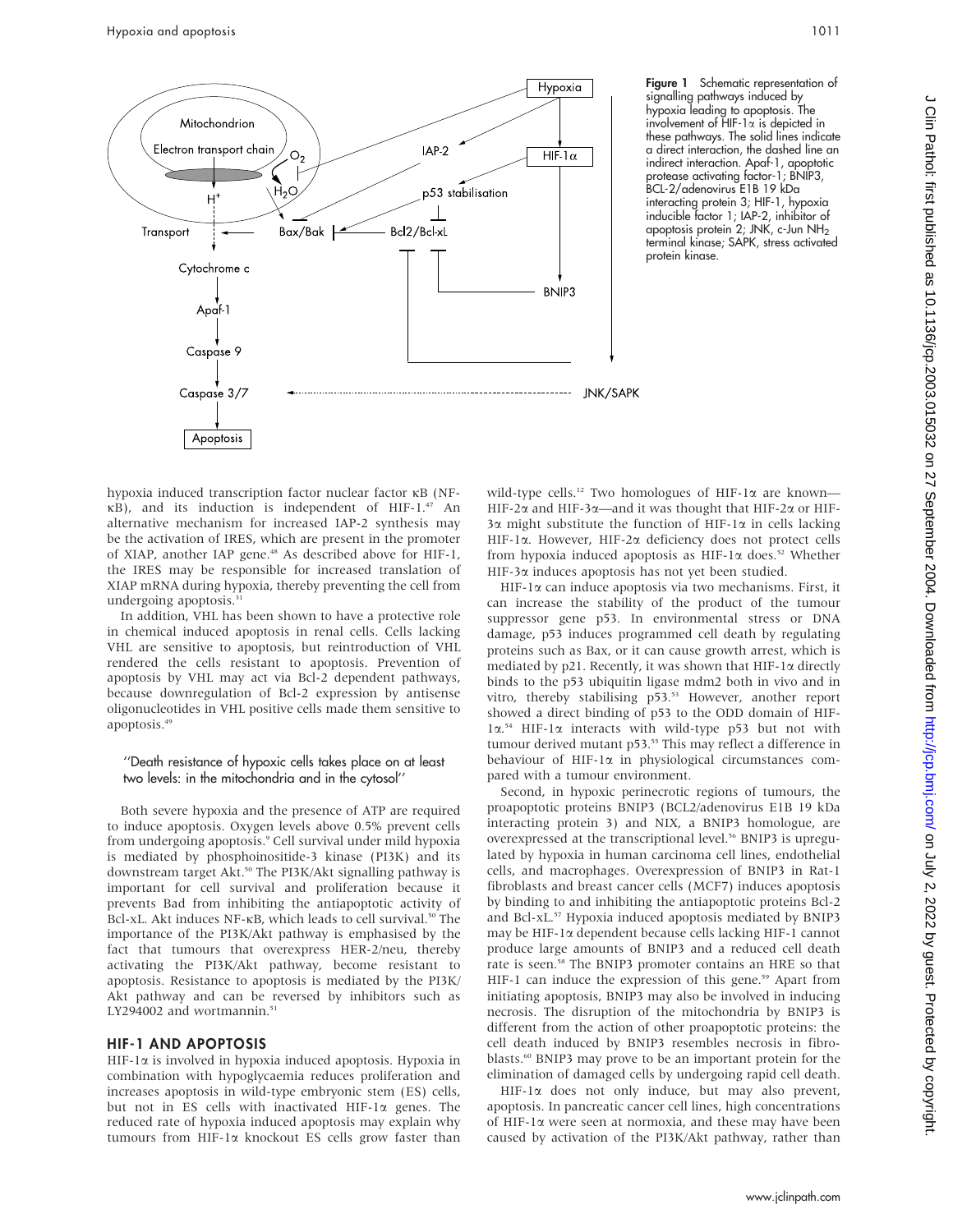hypoxia. These cells showed more resistance to apoptosis caused by hypoxia and glucose deprivation than did cell lines with low HIF-1 $\alpha$  expression at normoxia.<sup>14</sup> The reduced sensitivity to apoptosis was seen in acute hypoxia; the influence of chronic hypoxia was not studied. In addition, Chen et al recently reported that dominant negative HIF-1 $\alpha$ rendered pancreatic cancer cells sensitive to apoptosis and growth inhibition by hypoxia and glucose deprivation.<sup>61</sup>

It can be concluded that HIF-1 plays a role in hypoxia induced apoptosis, but that the exact mechanism by which it acts is not yet clear. The effect of HIF-1 might be influenced by other factors, which may determine whether HIF-1 shifts the balance towards apoptosis or acts as an antiapoptotic factor.<sup>62</sup>

### HYPOXIA, HIF-1, AND APOPTOSIS IN TUMOURS

Hypoxia is commonly found in solid tumours of various origins. Selection by hypoxia renders tumour cells resistant to hypoxia induced apoptosis.<sup>63</sup> These cells with a reduced apoptotic potential may also explain the resistance of many solid tumours to cancer treatment.<sup>11</sup>

In carcinomas of the uterine cervix, proliferation and the state of hypoxia appeared to be two independent predictors of outcome.64 In the hypoxic cell compartment, cells are in growth arrest. However, small numbers of proliferating cells could be seen.<sup>65</sup> <sup>66</sup> In one study, an increased overlap was seen between hypoxia and proliferating cells after radiotherapy in canine tumours.67 In human soft tissue sarcomas, hypoxic tumours contained the fastest proliferating tumour cells.<sup>68</sup> The use of immunohistochemistry to investigate proliferation patterns and hypoxic profiles may identify clinically relevant cell populations in solid tumours with a more aggressive phenotype.<sup>69</sup>

The prognostic impact of hypoxia related apoptosis is not yet clear. The prognostic value may differ between various histological tumour types from different organs. For example, in squamous cell carcinomas of the uterine cervix, a high apoptotic index indicated poor prognosis, $7071$  whereas in cervical adenocarcinomas a high apoptotic index after treatment indicated a good prognosis.<sup>72</sup> <sup>73</sup> One problem might be the difficult distinction between spontaneous apoptosis (a common phenomenon in tumours) and treatment induced apoptosis.

 $HIF-I\alpha$  is involved in cell proliferation and apoptosis, and  $HIF-I\alpha$  overexpression, as detected by immunohistochemistry, is often found in different solid tumours.<sup>74 75</sup> In lymph node negative patients with breast cancer, HIF-1a overexpression appeared to be a negative prognostic factor and correlated with increased proliferation as measured by Ki-67.74 76 In oral squamous cell cancer, HIF-1a overexpression correlated with a low apoptotic index,<sup>77</sup> but in invasive breast cancer, the opposite correlation was described.<sup>78</sup> No relation between the proliferation of lung tumours and HIF-1 ( $\alpha$  and  $\beta$ ) was seen when the expression of cyclin A and the phases of the cell cycle were analysed in relation to the presence of HIF-1a. However, a correlation was seen between HIF-1 expression and the apoptotic index.<sup>79</sup> This correlation between HIF-1 $\alpha$  expression and apoptosis was also seen in patients with non-small cell lung carcinomas, studying the proapoptotic factors caspase 3, Fas, and the Fas ligand.<sup>80</sup>

#### ''Because hypoxia inducible factor 1 (HIF-1) is related to resistance to chemotherapy and radiotherapy, targeting HIF-1 may help improve antitumour treatment''

The relation between the antiapoptotic protein Bcl-2 and the overexpression of HIF-1 is controversial. In non-small cell lung cancer, HIF-1 expression showed a significant inverse

## Take home messages

- Severe and prolonged hypoxia may initiate apoptosis, whereas cells often adapt to acute and mild hypoxia and survive
- . The key regulator of hypoxia induced apoptosis is hypoxia inducible factor 1 (HIF-1), which acts in combination with many other factors, and can either induce or inhibit apoptosis
- HIF-1 can initiate hypoxia mediated apoptosis by increasing the expression of Bcl-2 binding proteins (BNIP3 and NIX), thereby inhibiting the antiapoptotic effect of Bcl-2, or by stabilising wild-type p53—if the cell already has a p53 gene mutation, hypoxia induced apoptosis is prevented
- Hypoxia by itself can also prevent apoptosis by inducing the expression of the antiapoptotic protein IAP-2
- HIF-1 may also have an antiapoptotic function because cells with high amounts of HIF-1 are more resistant to hypoxia induced apoptosis
- Further investigations into the function of HIF-1 in the regulation of apoptosis by hypoxia are required because understanding the regulation of apoptosis during hypoxia and the mechanisms of resistance to apoptosis might lead to more specific treatments for solid tumours

association with Bcl-2 expression.<sup>81</sup> Bcl-2 overexpressing lung carcinomas have a relatively good survival<sup>82</sup>; however, in a breast carcinoma study the opposite was observed—HIF-1 and Bcl-2 had a strong positive correlation.<sup>78</sup> The differences may be explained by tissue specific regulation of hypoxia induced apoptosis. A more aggressive clinical behaviour was seen in tumours overexpressing HIF-1a, and this may be related to resistance to apoptosis. Because HIF-1 is related to resistance to chemotherapy and radiotherapy,<sup>83 84</sup> targeting HIF-1 may help improve antitumour treatment. In this case, the inhibition of HIF-1 may not be sufficient as a treatment, but targeting HIF-1 may decrease resistance to the conventional treatment.

### **CONCLUSION**

Severe and prolonged hypoxia may initiate apoptosis, whereas under acute and mild hypoxia cells may adapt to this environmental stress and will survive. Fine tuning of the regulation of apoptosis by hypoxia is influenced by HIF-1 in combination with many other factors. The role that the key regulator of hypoxia, HIF-1, plays in this hypoxia mediated programmed cell death is not entirely clear yet. HIF-1 can initiate hypoxia mediated apoptosis by increasing the expression of Bcl-2 binding proteins—BNIP3 and NIX thereby inhibiting the antiapoptotic effect of Bcl-2. A different mechanism of inducing apoptosis is by stabilisation of wild-type p53 by HIF-1. If the cell already has a p53 gene mutation, hypoxia induced apoptosis is prevented. However, hypoxia by itself can also prevent apoptosis by inducing the expression of the antiapoptotic protein IAP-2. HIF-1 may also have an antiapoptotic function because cells with high amounts of HIF-1 are more resistant to hypoxia induced apoptosis.

Although many studies have focused on the role of HIF-1 in angiogenesis, it is clear that the function of HIF-1 in the regulation of apoptosis by hypoxia deserves more attention.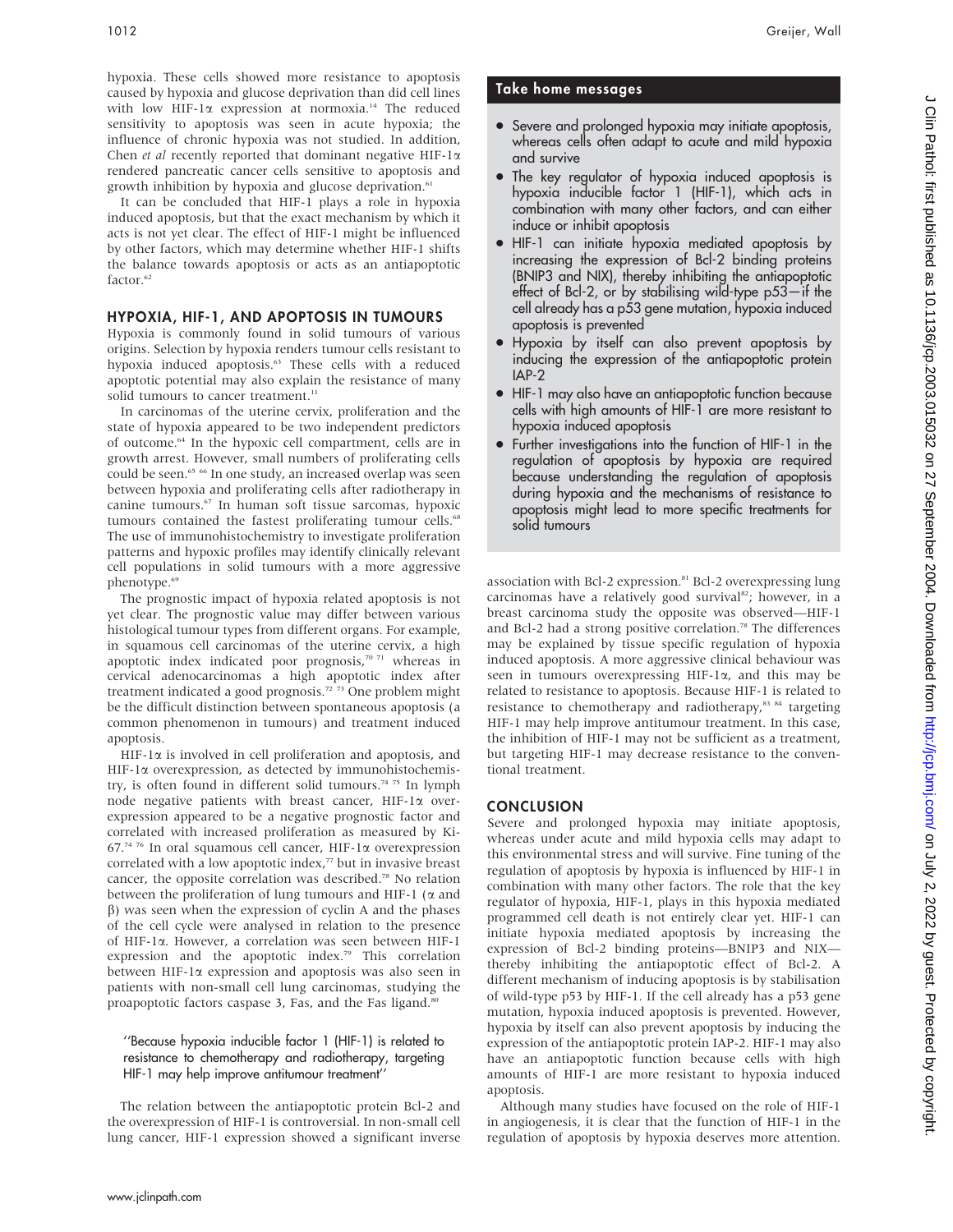Translating the in vitro data to the clinic is still rather complex because of the dual role of HIF-1. In addition, different cell types may influence the balance of apoptosis. A better understanding of the regulation of apoptosis by hypoxia in solid tumours may enhance insight into tumour behaviour and the effect of hypoxia on antitumour treatments.

#### ACKNOWLEDGEMENTS

We thank Professor PJ van Diest, Dr A Shvarts, Professor VW van Hinsbergh, and Dr GA Meijer for helpful discussions and critical reading of the manuscript. Part of this work was financially supported by the first AEGON International Scholarship in Oncology (AEG)

#### Authors' affiliations .....................

A E Greijer, Departments of Pathology and Medical Oncology, VU University Medical Centre, Amsterdam, 1081 HV, The Netherlands E van der Wall, Departments of Pathology and Medical Oncology, UMCU, Utrecht, 3508 GA, The Netherlands

#### REFERENCES

- Semenza GL. Targeting HIF-1 for cancer therapy. Nat Rev Cancer 2003;3:721–32.
- 2 Perou CM, Sorlie T, Eisen MB, et al. Molecular portraits of human breast tumours. Nature 2000;406:747–52.
- 3 Rice GC, Hoy C, Schimke RT. Transient hypoxia enhances the frequency of dihydrofolate reductase gene amplification in Chinese hamster ovary cells.<br>*Proc Natl Acad Sci U S A* 1986;**83**:5978–82.
- 4 Young SD, Marshall RS, Hill RP. Hypoxia induces DNA overreplication and enhances metastatic potential of murine tumor cells. Proc Natl Acad Sci U S A 1988;85:9533–7.
- 5 Coquelle A, Toledo F, Stern S, et al. A new role for hypoxia in tumor progression: induction of fragile site triggering genomic rearrangements and formation of complex DMs and HSRs. Mol Cell 1998;2:259–65.
- 6 Reynolds TY, Rockwell S, Glazer PM. Genetic instability induced by the tumor microenvironment. Cancer Res 1996;56:5754–7.
- 7 Saikumar P, Dong Z, Patel Y, et al. Role of hypoxia-induced Bax translocation and cytochrome c release in reoxygenation injury. Oncogene 1998;17:3401–15.
- 8 Aragones J, Jones DR, Martin S, et al. Evidence for the involvement of diacylglycerol kinase in the activation of hypoxia-inducible transcription factor-1 by low oxygen tension. J Biol Chem 2001;276:10548–55.
- 9 Santore MT, McClintock DS, Lee VY, et al. Anoxia-induced apoptosis occurs through a mitochondria-dependent pathway in lung epithelial cells.<br>Am J Physiol Lung Cell Mol Physiol 2002;**282**:L727–34.
- 10 Harris AL. Hypoxia-a key regulatory factor in tumour growth. Nat Rev Cancer 2002;2:38–47.
- 11 Hickman JA, Potten CS, Merritt AJ, et al. Apoptosis and cancer chemotherapy. Philos Trans R Soc Lond B Biol Sci 1994;345:319–25.
- 12 Carmeliet P, Dor Y, Herbert JM, et al. Role of HIF-1 alpha or in hypoxiamediated apoptosis, cell proliferation and tumour angiogenesis. Nature 1998;394:485–90.
- 13 Moritz W, Meier F, Stroka DM, et al. Apoptosis in hypoxic human pancreatic islets correlates with HIF-1alpha expression. FASEB J 2002;16:745-7
- 14 Akakura N, Kobayashi M, Horiuchi I, et al. Constitutive expression of hypoxia-inducible factor-1 alpha renders pancreatic cancer cells resistant to apoptosis induced by hypoxia and nutrient deprivation. Cancer Res 2001;61:6548–54.
- 15 Kotch LE, Iyer NV, Laughner E, et al. Defective vascularization of HIF-1 alpha null embryos is not associated with VEGF deficiency but with mesenchymal cell death. Dev Biol 1999;209:254–67.
- 16 Iyer NV, Kotch LE, Agani F, et al. Cellular and developmental control of O-2 homeostasis by hypoxia-inducible factor 1 alpha. Genes Dev 1998;12:149–62.
- 17 Ryan HE, Lo J, Johnson RS. HIF-1 alpha is required for solid tumor formation and embryonic vascularization. EMBO J 1998;17:3005–15.
- 18 Zhong H, Agani F, Baccala AA, et al. Increased expression of hypoxia inducible factor-1 alpha in rat and human prostate cancer. Cancer Res 1998;58:5280–4.
- 19 Jiang BH, Agani F, Passaniti A, et al. V-SRC induces expression of hypoxiainducible factor 1 (HIF-1) and transcription of genes encoding vascular endothelial growth factor and enolase 1: involvement of HIF-1 in tumor rogression. *Cancer Res* 1997;57:5328-35.
- 20 Halterman MW, Miller CC, Federoff HJ. Hypoxia-inducible factor-1 alpha mediates hypoxia-induced delayed neuronal death that involves p53. J Neurosci 1999;19:6818–24.
- 21 Wang GL, Semenza GL. Purification and characterization of hypoxia-inducible factor-1. J Biol Chem 1995;270:1230–7.
- 22 Salceda S, Beck I, Caro J. Absolute requirement of aryl hydrocarbon receptor nuclear translocator protein for gene activation by hypoxia. Arch Biochem Biophys 1996;334:389–94.
- 23 Semenza GL. Signal transduction to hypoxia-inducible factor 1. Biochem Pharmacol 2002;64:993-8.
- 24 Krieg M, Haas R, Brauch H, et al. Up-regulation of hypoxia-inducible factors HIF-1alpha and HIF-2alpha under normoxic conditions in renal carcinoma cells by von Hippel-Lindau tumor suppressor gene loss of function. Oncogene 2000;19:5435–43.
- 25 Epstein ACR, Gleadle JM, McNeill LA, et al. C-elegans EGL-9 and mammalian homologs define a family of dioxygenases that regulate HIF by prolyl hydroxylation. Cell 2001;107:43–54.
- 26 Jaakkola P, Mole DR, Tian YM, et al. Targeting of HIF-alpha to the von Hippel-Lindau ubiquitylation complex by O-2-regulated prolyl hydroxylation. Science 2001;292:468–72.
- 27 Bruick RK, McKnight SL. A conserved family of prolyl-4-hydroxylases that modify HIF. Science 2001;294:1337–40.
- 28 Ravi R, Mookerjee B, Bhujwalla ZM, et al. Regulation of tumor angiogenesis by p53-induced degradation of hypoxia-inducible factor 1alpha. Genes Dev 2000;14:34–44.
- 29 Bae MK, Ahn MY, Jeong JW, et al. Jab1 interacts directly with HIF-1alpha and regulates its stability. J Biol Chem 2002;277:9–12.
- 30 Miller DL, Dibbens JA, Damert A, *et al.* The vascular endothelial growth factor<br>mRNA contains an internal ribosome entry site. *FEBS Lett* 1998;**434**:417–20.<br>31 Lang KJ, Kappel A, Goodall GJ. Hypoxia-inducible factor-1
- contains an internal ribosome entry site that allows efficient translation during<br>normoxia and hypoxia. *Mol Biol Cell* 2002;**13**:1792–801.
- 32 Kvietikova I, Wenger RH, Marti HH, et al. The transcription factors Atf-1 and Creb-1 bind constitutively to the hypoxia-inducible factor-I (Hif-1) DNA recognition site. Nucleic Acids Res 1995;23:4542–50.
- 33 Semenza G. Signal transduction to hypoxia-inducible factor 1. Biochem Pharmacol 2002;64:993-8.
- 34 Schepop HAM, de Jong JS, van Diest PJ, et al. Counting of apoptotic cells: a methodological study in invasive breast cancer. Mol Pathol 1996;49:M214–17.
- 35 McClintock DS, Santore MT, Lee VY, *et al.* Bcl-2 family members and<br>functional electron transport chain regulate oxygen deprivation-induced cell<br>death. M*ol Cell Biol* 2002;**22**:94–104.
- 36 Gross A, Yin XM, Wang K, et al. Caspase cleaved BID targets mitochondria and is required for cytochrome c release, while BCL-XL prevents this release but not tumor necrosis factor-R1/Fas death. J Biol Chem 1999;274:1156–63.
- 37 Wei MC, Zong WX, Cheng EH, et al. Proapoptotic BAX and BAK: a requisite teway to mitochondrial dysfunction and death. *Science* 2001;**292**:727–30.
- 38 Li P, Nijhawan D, Budihardjo I, et al. Cytochrome c and dATP-dependent formation of Apaf-1/caspase-9 complex initiates an apoptotic protease cascade. Cell 1997;91:479–89.
- 39 Nicholson DW, Thornberry NA. Caspases: killer proteases. Trends Biochem Sci 1997;22:299-306.
- 40 **Nagata S**, Golstein P. The Fas death factor. Science 1995;267:1449–56.<br>41 **Fulda S**, Meyer F. Debatin KM, Metabolic inhibitors sensitize for CD95 (AP Fulda S, Meyer E, Debatin KM. Metabolic inhibitors sensitize for CD95 (APO-
- 1/Fas)-induced apoptosis by down-regulating Fas-associated death domainlike interleukin 1-converting enzyme inhibitory protein expression. Cancer Res 2000;60:3947–56.
- 42 Morishima N, Nakanishi K, Takenouchi H, et al. An endoplasmic reticulum stress-specific caspase cascade in apoptosis. Cytochrome c-independent activation of caspase-9 by caspase-12. J Biol Chem 2002;277:34287–94. 43 Kim JY, Park JH. ROS-dependent caspase-9 activation in hypoxic cell death.
- FEBS Lett 2003;549:94-8.
- 44 Basu S, Kolesnick R. Stress signals for apoptosis: ceramide and c-Jun kinase. Oncogene 1998;17:3277–85.
- 45 Kunz M, Ibrahim S, Koczan D, et al. Activation of c-Jun NH2-terminal kinase/ stress-activated protein kinase (JNK/SAPK) is critical for hypoxia-induced apoptosis of human malignant melanoma. Cell Growth Differ 2001;12:137–45.
- 46 Dong Z, Wang JZ, Yu F, et al. Apoptosis-resistance of hypoxic cells: multiple factors involved and a role for IAP-2. Am J Pathol 2003;163:663–71.
- 47 Dong Z, Nishiyama J, Yi XL, et al. Gene promoter of apoptosis inhibitory protein IAP2: identification of enhancer elements and activation by severe<br>hypoxia. *Biochem J,* 2002;**364**:413–21.
- 48 **Holcik M**, Lefebvre C, Yeh CL, *et al.* A new internal-ribosome-entry-site motif potentiates XIAP-mediated cytoprotection. *Nat Cell Biol* 1999;1:190–2.<br>49 **Devarajan P**, De Leon M, Talasazan F, *et al.* The von Hippel
- Chem 2001;276:40599–605.
- 50 Alvarez-Tejado M, Naranjo-Suarez S, Jimenez C, et al. Hypoxia induces the activation of the phosphatidylinositol 3-kinase/Akt cell survival pathway in PC12 cells-protective role in apoptosis. J Biol Chem 2001;276:22368-74.
- Bacus SS, Altomare DA, Lyass L, et al. AKT2 is frequently upregulated in HER-
- 2/neu-positive breast cancers and may contribute to tumor aggressiveness by<br>enhancing cell survival. Oncogene 2002;21:3532–40.<br>**Brusselmans K**, Bono F, Maxwell P, *et al.* Hypoxia-inducible factor-2 alpha<br>(HIF-2 alpha) is hypoxia. J Biol Chem 2001;276:39192–6.
- 53 Chen D, Li M, Luo J, et al. Direct interactions between HIF-1 alpha and Mdm2 modulate p53 function. J Biol Chem 2003;278:13595–8.
- 54 Hansson LO, Friedler A, Freund S, et al. Two sequence motifs from HIF-1 alpha bind to the DNA-binding site of p53. Proc Natl Acad Sci U S A, 2002;99:10305–9.
- 
- 55 An WG, Kanekal M, Simon MC, *et al*. Stabilization of wild-type p53 by<br>hypoxia-inducible factor 1 alpha. Nature 1998;**392**:405–8.<br>56 **Sowter HM**, Ratcliffe PJ, Watson P, *et al.* HIF-1-dependent regulation of<br>hypoxic in Cancer Res 2001;61:6669–73.